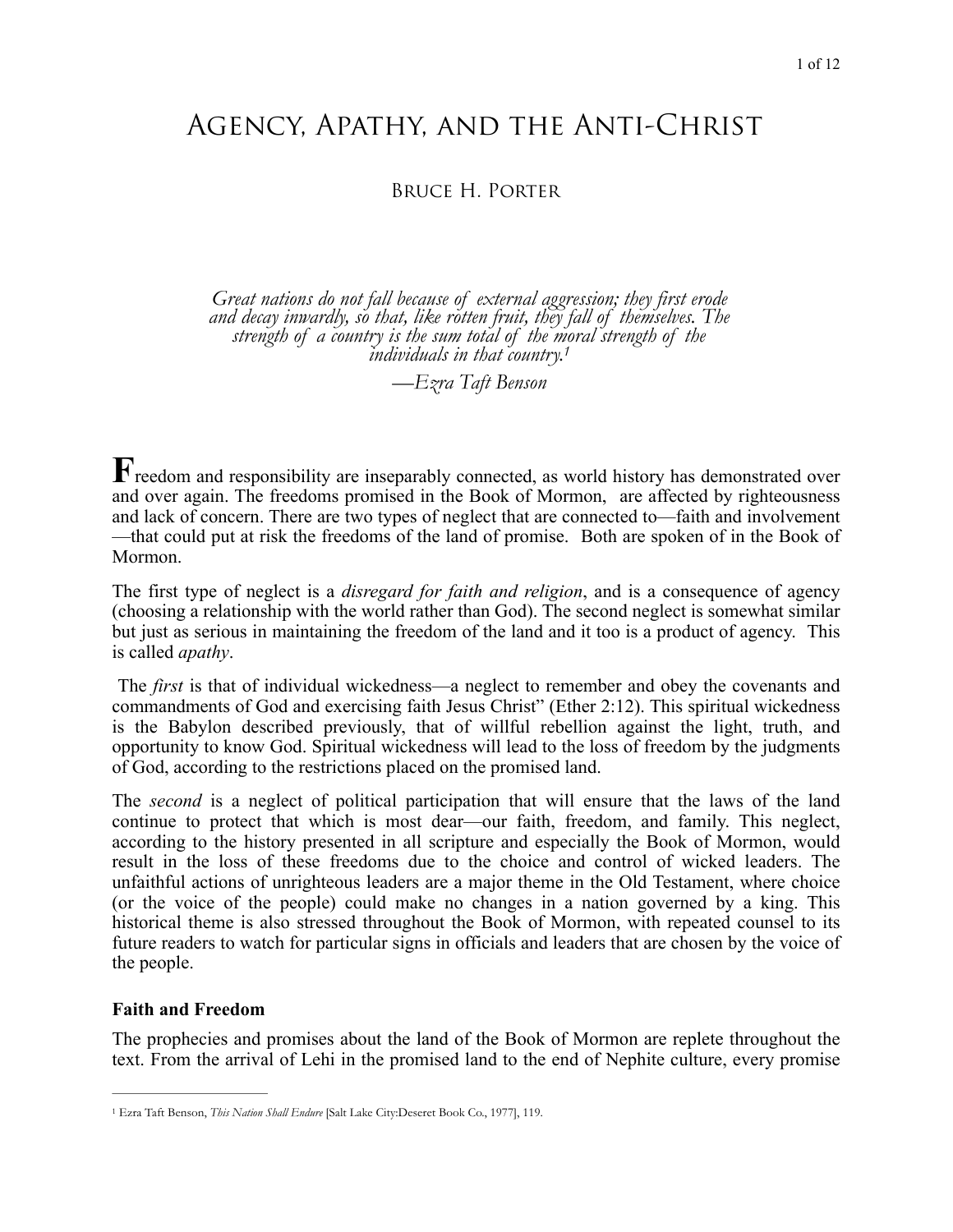of freedom and protection in the Book of Mormon is founded in the faith and religion of those who enjoy the blessing of living in that land. The brother of Jared, learning about the land of promise that he was going to be led to, received the words of the Lord that were sworn "in his wrath" to the leader of this Jaredite group.

And he had sworn in his wrath unto the brother of Jared, that *whoso should possess this land of promise, from that time henceforth and forever, should serve him, the true and only God, or they should be swept off* when the fulness of his wrath should come upon them. (Ether 2:8)

Moroni then added a few editorial comments in his translation of the Jaredite record to emphasize that this promise of the Lord was directed to all those who live, or might live, on this same land.

And now, we can *behold the decrees of God concerning this land*, that *it is a land of promise; and whatsoever nation shall possess it shall serve God, or they shall be swept off when the fulness of his wrath shall come* upon them. And the fulness of his wrath cometh upon them when they are ripened in iniquity.

For behold, *this is a land which is choice above all other lands; wherefore he that doth possess it shall serve God or shall be swept off; for it is the everlasting decree of God.* And it is not until the fulness of iniquity among the children of the land, that they are swept off.

And this cometh unto you, *O ye Gentiles, that ye may know the decrees of God*—that ye may *repent, and not continue in your iniquities until the fulness come*, that ye may not bring down the fulness of the wrath of God upon you as the inhabitants of the land have hitherto done.

Behold, *this is a choice land, and whatsoever nation shall possess it shall be free from bondage, and from captivity, and from all other nations under heaven, if they will but serve the God of the land, who is Jesus Christ,* who hath been manifested by the things which we have written. (Ether 2:9–12)

The promise contained in these verses are described by Moroni as an "everlasting decree of God" specifically addressed to readers of the Book of Mormon, that these LDS "Gentiles…may know the decrees of God." These promises, requirements, and restrictions are for the people today who live on the land. Moroni directed the message of the promised land to the Gentiles of the latter-days., since this message was not written for any in the Nephite culture as all Nephites had been destroyed by the time Moroni wrote these words. This was a parting message of the last Nephite prophet, specifically directed to the future readers of the text (the Latter-day Saints) who might live upon this chosen land. These are the same "who are identified with the Gentiles" (D&C 109:60), as Joseph Smith revealed.

After arriving on the promised land, in a prophetic context Lehi revealed a future about the land to which he was led and obtained as an inheritance for him and his posterity. Lehi stated:

But, said he, notwithstanding our afflictions, we have obtained *a land of promise, a land which is choice above all other land*s; a land which the Lord God hath covenanted with me *should be a land for the inheritance of my seed.* Yea, the Lord hath covenanted this land *unto me, and to my children forever, and also all those who should be led out of other countries* by the hand of the Lord" (2 Nephi 1:5)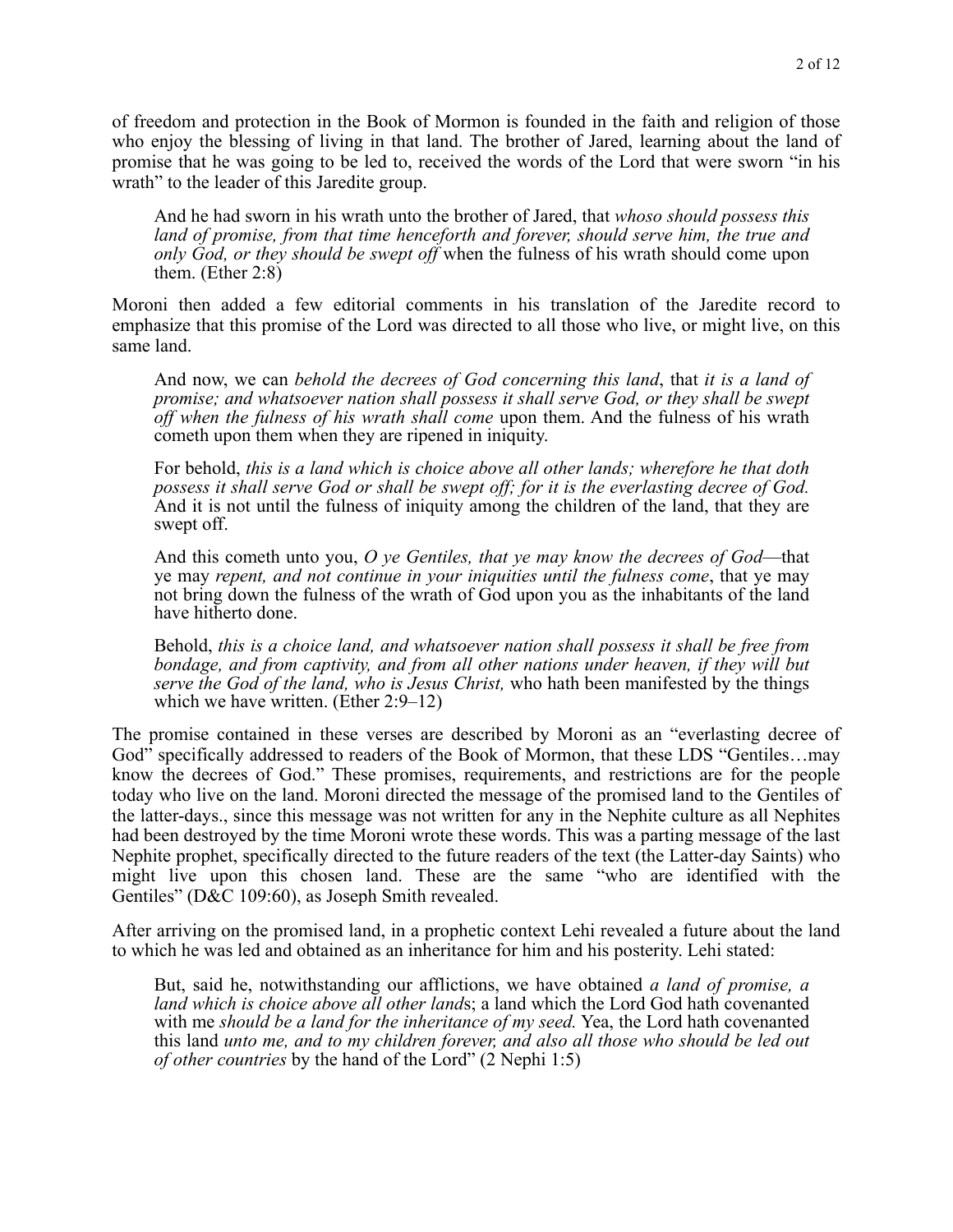Lehi explained that this land of his inheritance and the inheritance to his "children forever" would become a land of inheritance of others who would be led there. Who are these others spoken of by Lehi? Nephi, seeking to understand his father's visions, saw another migration that would come to the same land. These are the same Gentiles to whom Moroni directed his final comments:

Nevertheless, thou beholdest that *the Gentiles who have gone forth out of captivity*, and *have been lifted up by the power of God above all other nations, upon the face of the land* which is choice above all other lands, *which is the land that the Lord God hath covenanted with thy father that his seed should have for the land of their inheritance;* wherefore, thou seest that the Lord God will not suffer that the Gentiles will utterly destroy the mixture of thy seed, which are among thy brethren. (1 Nephi 13:30)

After explaining that none will come to the land unless "they shall be brought by the hand of the Lord" (2 Nephi 1:6), Lehi spoke of the promise connected to the land and the relationship of faith to freedom.

Wherefore, this land is consecrated unto him whom he shall bring. *And if it so be that they shall serve him according to the commandments which he hath given, it shall be a land of liberty unto them; wherefore, they shall never be brought down into captivity; if so, it shall be because of iniquity; for if iniquity shall abound cursed shall be the land for their sakes, but unto the righteous it shall be blessed forever*.

Wherefore, I, Lehi, have obtained a promise, that inasmuch *as those whom the Lord God shall bring out of the land of Jerusalem shall keep his commandments, they shall prosper upon the face of this land; and they shall be kept from all other nations, that they may possess this land unto themselves. And if it so be that they shall keep his commandments they shall be blessed upon the face of this land, and there shall be none*  to molest them, nor to take away the land of their inheritance; and they shall dwell *safely forever.* (2 Nephi 1:7, 9)

It must be remembered that the Book of Mormon is a history of three migrations that come to the promised land: the Jaredites, the Mulekites, and the Lehites. However, this book is also a *prophetic* history of four migrations: the three already mentioned and the Gentiles who were yet to come (when the Nephite histories were inscribed in pages of gold).

Jacob also spoke of the promise of the land, the relationship to the Gentiles who were to come to this land in the future, and the requirement of faith for freedom:

…wherefore, *the promises of the Lord are great unto the Gentiles*, for he hath spoken it, and who can dispute?

But behold, *this land, said God, shall be a land of thine inheritance, and the Gentiles shall be blessed upon the land*.

And *this land shall be a land of liberty unto the Gentiles*, and there shall be no kings upon the land, who shall raise up unto the Gentiles.

And *I will fortify this land against all other nations.* 

And he that fighteth against Zion shall perish, saith God.

Wherefore, he that fighteth against Zion, both Jew and Gentile, both bond and free, both male and female, shall perish; for they are they who are the whore of all the earth; for they who are not for me are against me, saith our God.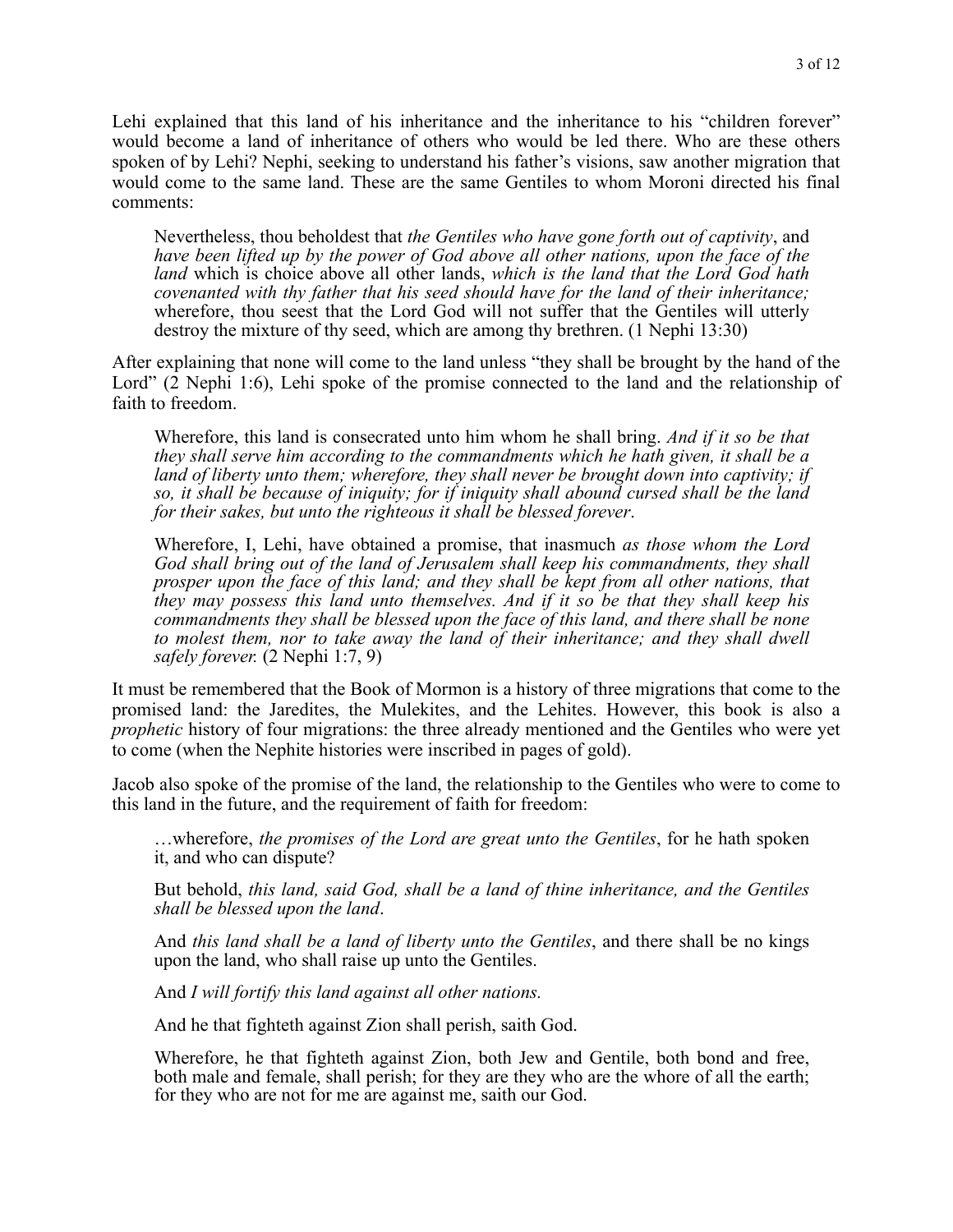Wherefore, my beloved brethren, thus saith our God: I will afflict thy seed by the hand of the Gentiles; nevertheless, I will soften the hearts of the Gentiles, that they shall be like unto a father to them; wherefore, *the Gentiles shall be blessed and numbered among the house of Israel.* 

Wherefore, *I will consecrate this land unto thy seed, and them who shall be numbered among thy seed, forever, for the land of their inheritance*; for it is a choice land, saith God unto me, above all other lands, *wherefore I will have all men that dwell thereon that they shall worship me, saith God.* (2 Nephi 10:9–13, 16, 18–19)

The conclusion gleaned from the verses above is that the promise connected to the chosen land is one of worship and faith. The Lord declared that "I will have all men that dwell thereon that they shall worship me, saith God." With the concluding declaration that the land will "never be brought down into captivity; if so, it shall be because of iniquity; for if iniquity shall abound cursed shall be the land for their sakes, but unto the righteous it shall be blessed forever." And that "whatsoever nation shall possess it shall serve God, or they shall be swept off when the fulness of his wrath shall come." This because it is "a choice land, and whatsoever nation shall possess it shall be free from bondage, and from captivity, and from all other nations under heaven, if they will but serve the God of the land, who is Jesus Christ" (Ether 2:12).

The responsibility to recognize Jesus Christ as the God of the promised land cannot be limited just to members of The Church of Jesus Christ of Latter-day Saints. The knowledge that there is a connection to faith and freedom places a responsibility upon the Latter-day Saints who have read and understand the Book of Mormon. *There is a need for a non-denominational call to go throughout the land.* Like the Title of Liberty, this message should go to all those concerned about the freedom of the land. The return to Christ is required for the promises to be fulfilled, for the protection of their 'faith and religion, freedom and peace and their wives and families.' This work effort must be a non-denominational cry of faith for the security of freedom. This was a major concern and worry for the prophets of the Book of Mormon, and this message was a warning prepared for the hearts and minds of the Latter-day Saints. Mormon, while writing his farewell message to his son Moroni, explained that the end of their civilization was due in part to the individual and collective wickedness and rejection of the God of the land—a result promised to all people, in every time period, who possess the land.

Behold, my son, I will write unto you again if I go not out soon against the Lamanites. Behold, *the pride of this nation, or the people of the Nephites, hath proven their destruction except they should repent.* 

Pray for them, my son, that repentance may come unto them. But behold, I fear lest the Spirit hath ceased striving with them; *and in this part of the land they are also seeking to put down all power and authority which cometh from God; and they are denying the Holy Ghost.* 

And *after rejecting so great a knowledge, my son, they must perish soon, unto the*  fulfilling of the prophecies which were spoken by the prophets, as well as the words of *our Savior himself*. (Moroni 8:27–29)

The promises and prophecies will be fulfilled to those who live in the land of promise and especially those who have had a great knowledge of the goodness of God. These prophecies and promises are recorded in scripture for our day, our time, our nation—the promised land of Lehi, the United States.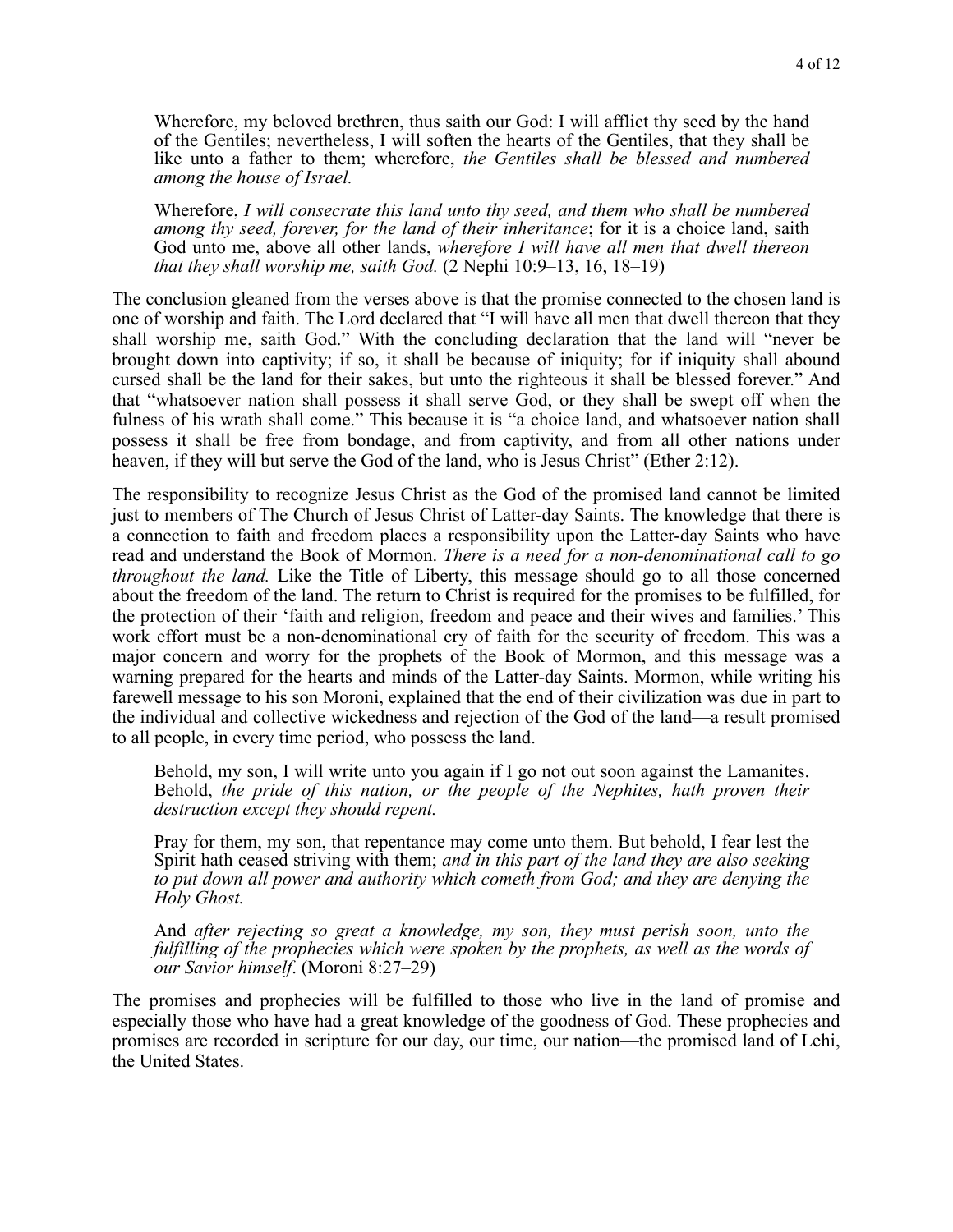#### **Politics and Religion**

This nation was founded on religious freedom and faith in God, who was—to the founding fathers—Jesus Christ. The subtle movements of modern-day philosophers, politicians, and platforms that teach the new morality and intellectualism of today are nothing more than faithless falsehoods. Couched in such a subtle way, the doctrines of the anti-Christ are taught as truths. Though not spoken loudly, these philosophies are nonetheless presented in a form of propriety called 'moral tolerance' or 'political correctness' to sway or convince the unsuspecting masses. By teaching these doctrines of the anti-Christ with 'flattering words' many are led to believe that moral tolerance and religion should be separated. The message of the Book of Mormon is that the political freedoms held sacred *cannot* be separated from faith and religion. For "*this is a choice land, and whatsoever nation shall possess it shall be free from bondage, and from captivity, and from all other nations under heaven, if they will but serve the God of the land, who is Jesus Christ"* (Ether 2:12). The freedoms guaranteed by law in the Bill of Rights are in peril when the foundation of God, faith and religion is forced into the background and hoped to be forgotten.

Since the freedoms of the land are connected to faith, religion, and the worship of Jesus Christ, it becomes necessary to know what worship and faith will conform to the restrictions set upon the land for the continual freedoms promised. Mormon stated that part of the wickedness that led to the destruction of the Nephite nation was that "after rejecting so great a knowledge…they must perish soon, unto the fulfilling of the prophecies which were spoken by the prophets" (Moroni 8:29). This 'rejection' is described by Mormon as "seeking to put down all power and authority which cometh from God," and thus "they are denying the Holy Ghost" (Moroni 8:28).

Concerned about the Gentiles of the last days, the prophet Mormon taught how to judge between that which comes from God or the devil. The prophet leaves little room to question where the influence might originate. Beginning with the character of man, Mormon wrote:

For I remember the word of God which saith by their works ye shall know them; for if their works be good, then they are good also. For behold, God hath said a man being evil cannot do that which is good… (Moroni 7:5–6)

Mormon continued to explain:

For behold, a bitter fountain cannot bring forth good water; neither can a good fountain bring forth bitter water; wherefore, *a man being a servant of the devil cannot follow Christ; and if he follow Christ he cannot be a servant of the devil.* 

Wherefore, *all things which are good cometh of God*; and that which is evil cometh of the devil; for the devil is an enemy unto God, and fighteth against him continually, and inviteth and enticeth to sin, and to do that which is evil continually.

But behold*, that which is of God inviteth and enticeth to do good* continually; wherefore, every thing which inviteth and enticeth to do good, and *to love God, and to serve him, is inspired of God*.

Wherefore, *take heed, my beloved brethren, that ye do not judge that which is evil to be of God, or that which is good and of God to be of the devil*.

For behold, my brethren, *it is given unto you to judge, that ye may know good from evil; and the way to judge is as plain*, that ye may know with a perfect knowledge, as the daylight is from the dark night.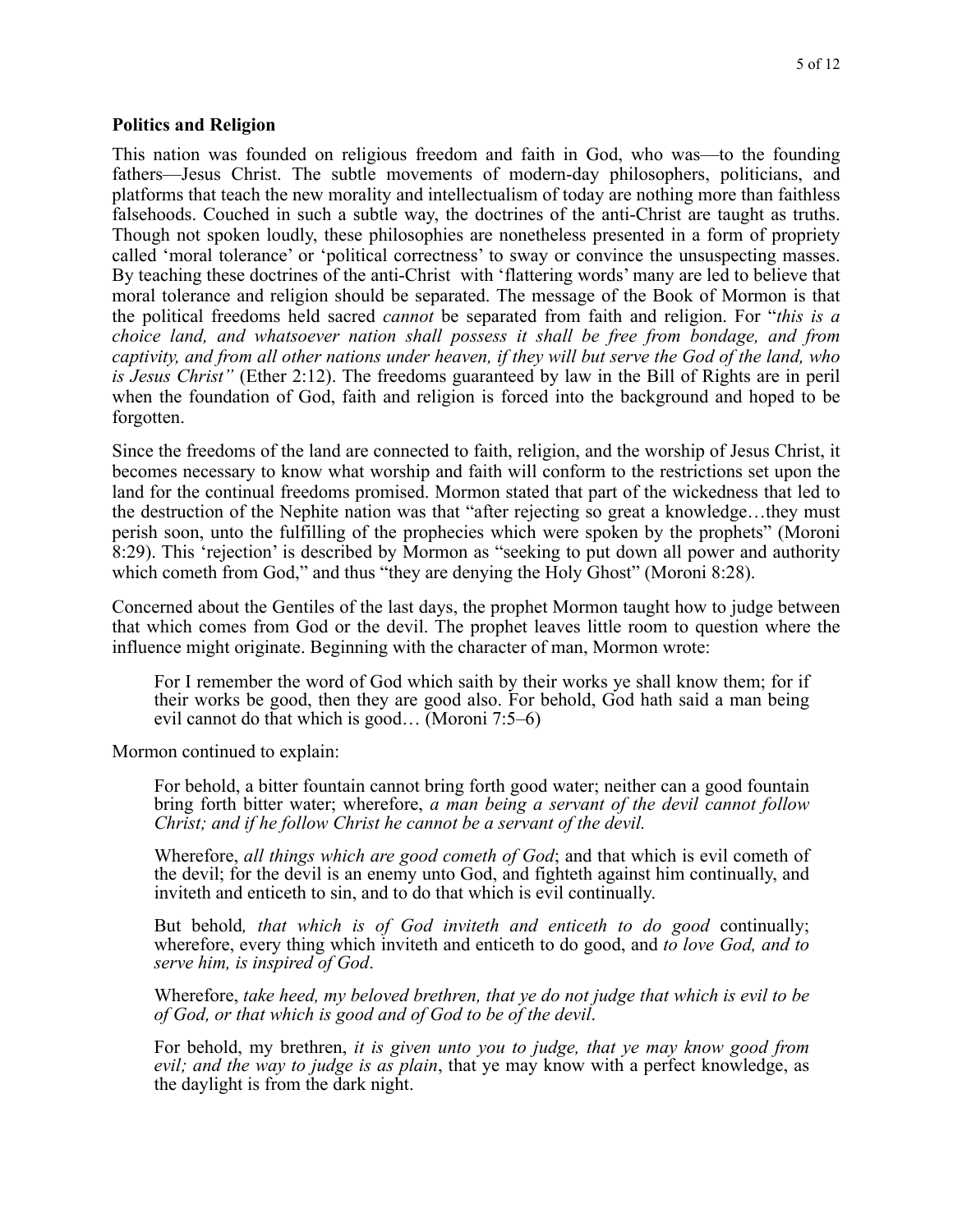For behold, the Spirit of Christ is given to every man, that he may know good from evil; wherefore, I show unto you the way to judge; *for every thing which inviteth to do good, and to persuade to believe in Christ, is sent forth by the power and gift of Christ; wherefore ye may know with a perfect knowledge it is of God.* 

But *whatsoever thing persuadeth men to do evil, and believe not in Christ, and deny him, and serve not God, then ye may know with a perfect knowledge it is of the devil*; for after this manner doth the devil work, for he persuadeth no man to do good, no, not one; neither do his angels; neither do they who subject themselves unto him. (Moroni 7:11–17)

This message from Mormon is directed to the reader and is meant to instruct *how* to determine the difference between good and evil men and doctrine. The 'rule of judgment,' as taught by Mormon, is "*every thing which inviteth enticeth to do good continually, and to persuade to believe in Christ, and to love God, and to serve him, is inspired of God.*" This is the rule of judgment that should be used especially when choosing the leaders of this Gentile nation, to ensure the freedoms necessary to worship God.

Every political party has a platform that becomes an overall agenda or policy, which acts as the foundation for the ideologies and subsequent philosophies of the party's belief. The Book of Mormon states that the leaders and philosophies that govern the promised land should reflect the belief and worship of God in their agendas, with a responsibility to chose leaders who are "*just men…who would establish the laws of God, and judge this people according to his commandments"* (Mosiah 29:13). Some platforms are founded on the assumed virtues of freedom *from religion*, calling religious morals 'oppression' while opening the door for the loss of liberty in espousing the absence of faith. Mosiah warned that the leaders chosen by the "voice of the people" should be those that would lead and judge "*according to the laws which have been given you by our fathers, which are correct and which were given them by the hand of the*  Lord" (Mosiah 29:25). This injunction places a moral responsibility to choose the leaders of the promised land that would reflect the worship of God and the support of, a moral Christian code of ethics. This is not a *suggestion* in the Book of Mormon; it is a *requirement* founded on the prophecies and promises to maintain the freedoms on the land of promise.

The necessity of a separation between the church and state exists so that the government would have no control over the freedom of religion and speech (which are intimately connected). This 'separation of church and state' does not mean that religious and moral leaders should not be chosen. On the contrary, good and moral individuals should be sought out (as Mormon described) to enact and defend the laws as Mosiah counseled in the previous paragraph.

Leaders who have a religious and moral background will have a natural tendency to protect freedom because freedom, faith in God, and individual responsibility cannot be divided. God exists. He is real. And life continues after death. Therefore, all of life—and every aspect of mortality, or this probationary state—becomes a moral issue. Alma taught this life is a "time repent and serve God" (Alma 42:4). Therefore, every law and leader chosen should be mindful of God for the protection of that probationary right of mortal life. The Doctrine and Covenants teaches that all choice and action should reflect a belief in God. Even the Constitution was established to give *all* people the right and responsibility to act in "futurity," which means to act knowing there is life and a moral judgment of agency after death.

According to the laws and constitution of the people, which I have suffered to be established, and *should be maintained* for the rights and protection of all flesh, *according to just and holy principles*;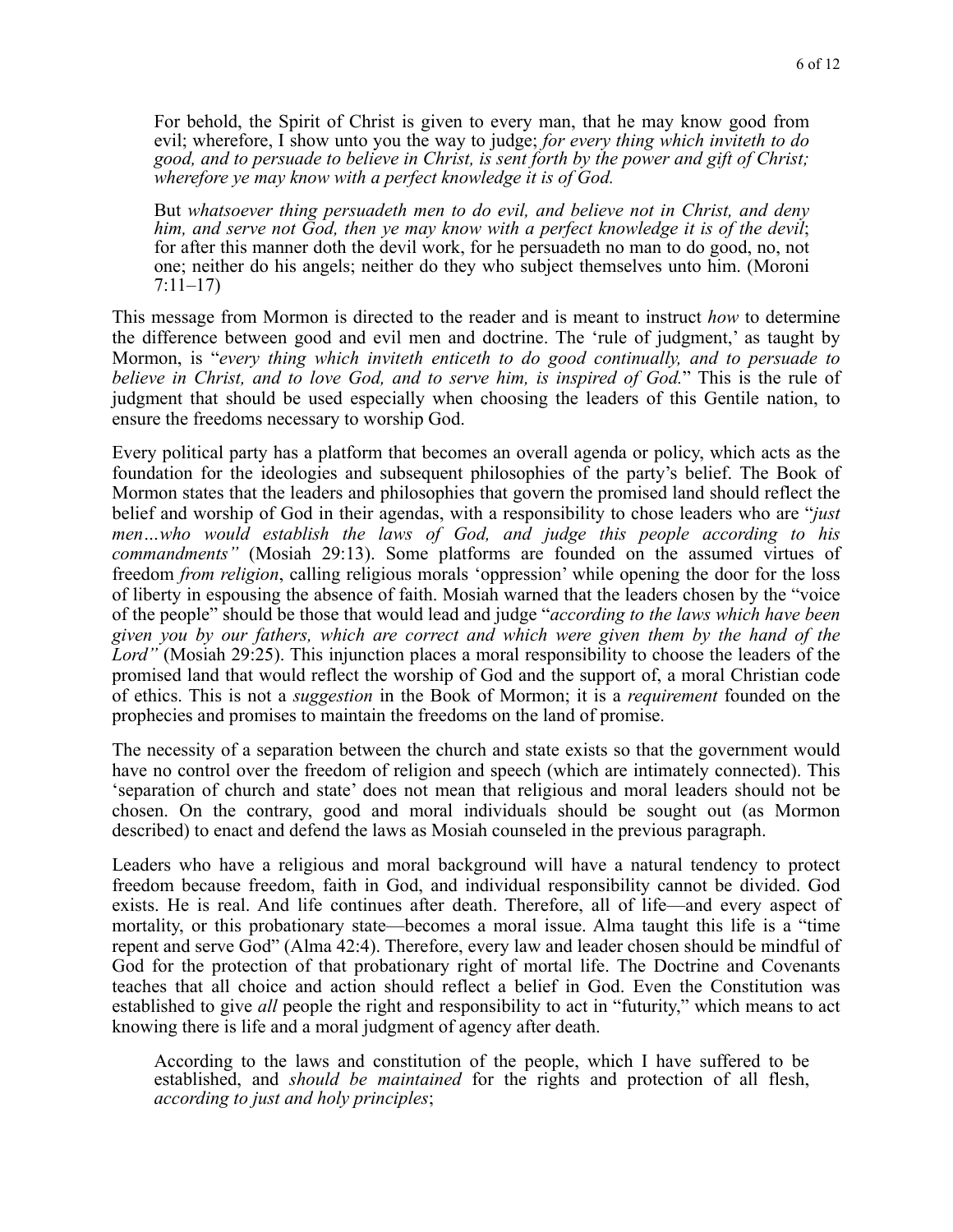That *every man may act in doctrine* and principle *pertaining to futurity*, *according to the moral agency* which I have given unto him, *that every man may be accountable for his own sins* in the day of judgment.

Therefore, it is not right that any man should be in bondage one to another.

And *for this purpose have I established the Constitution of this land*, by the hands of wise men whom I raised up *unto this very purpose*, and redeemed the land by the shedding of blood. (D&C 101:77–80)

The Lord explained in clear and concise terms that the Constitution exists for the protection of all "according to just and holy principles" that every individual should act upon, knowing that God exists, there is life after death, and a judgment "according to the moral agency." The beginning and concluding verses stress that the Constitution of the promised land was established for this very reason and purpose, and that these freedoms should be "maintained" for the benefit of all. The only way these freedoms can be maintained for all flesh is by the chosen representatives who are elected by the people. These elected leaders should be willing first to protect and maintain that Constitution that was established, to allow everyone to "*act in principle pertaining to futurity according to the moral agency*" given by God.

### **The Anti-Christ**

To choose good and moral men is more than a scriptural suggestion to ensure freedom. The Book of Mormon explains the policies, political thought, and philosophy underlying those who seek to separate God from government and, therefore, from freedom. The description of this philosophical separation found in the Book of Mormon is also the definition and state of mind which the scriptures describe as "anti-Christ." The term "anti-Christ" is used because the teachings and beliefs were "against the prophecies which had been spoken by the prophets, concerning" Christ, and teaching in particular that there could be no Christ (Alma 30:6, 12).

It is interesting that the description of the "anti-Christ" is not that of an evil political leader who will rise up in the latter-days, but a *philosophy* that does away with God in thought and responsiibility. The term 'anti' can mean 'before, in front of, replace or replacement,' and sometimes the context might render it to mean 'against.' However, scripturally speaking, it is a way of thinking, or a philosophical premise, that God does not exist and should not be associated with civil life and order. The anti-Christ is an intellectual platform and action based on replacing God by man's abilities and desires, and a morality founded on animalistic instincts. The modern assumption is that progress requires the absence of an unseen and unknown higher power called God, because the education and logic of man (the arm of flesh) can make a better determination of what is best for human kind rather than the word of God. The historical results of this philosophy can be seen in the loss of freedom found in Communism, Marxism, and Socialism. The absence of God and the 'trust in man' has always, in the past, taken away freedoms and promoted a self-serving evil among the leaders of government. Hitler's Third Reich was founded on the absence of God and the evolution of man from animals, which led to the horrific murders of the Holocaust. This absence of God and its replacement by the 'philosophies of men' is the anti-Christ described in the Book of Mormon.

#### **Korihor**

The modern-day philosophies of the anti-Christ can easily be seen in the elements and beliefs of Korihor found in Alma 30. Because of the teachings of Korihor, he is called *an* Anti-Christ (Alma 30:12). Today these same viewpoints are seen almost daily in our media and news, as this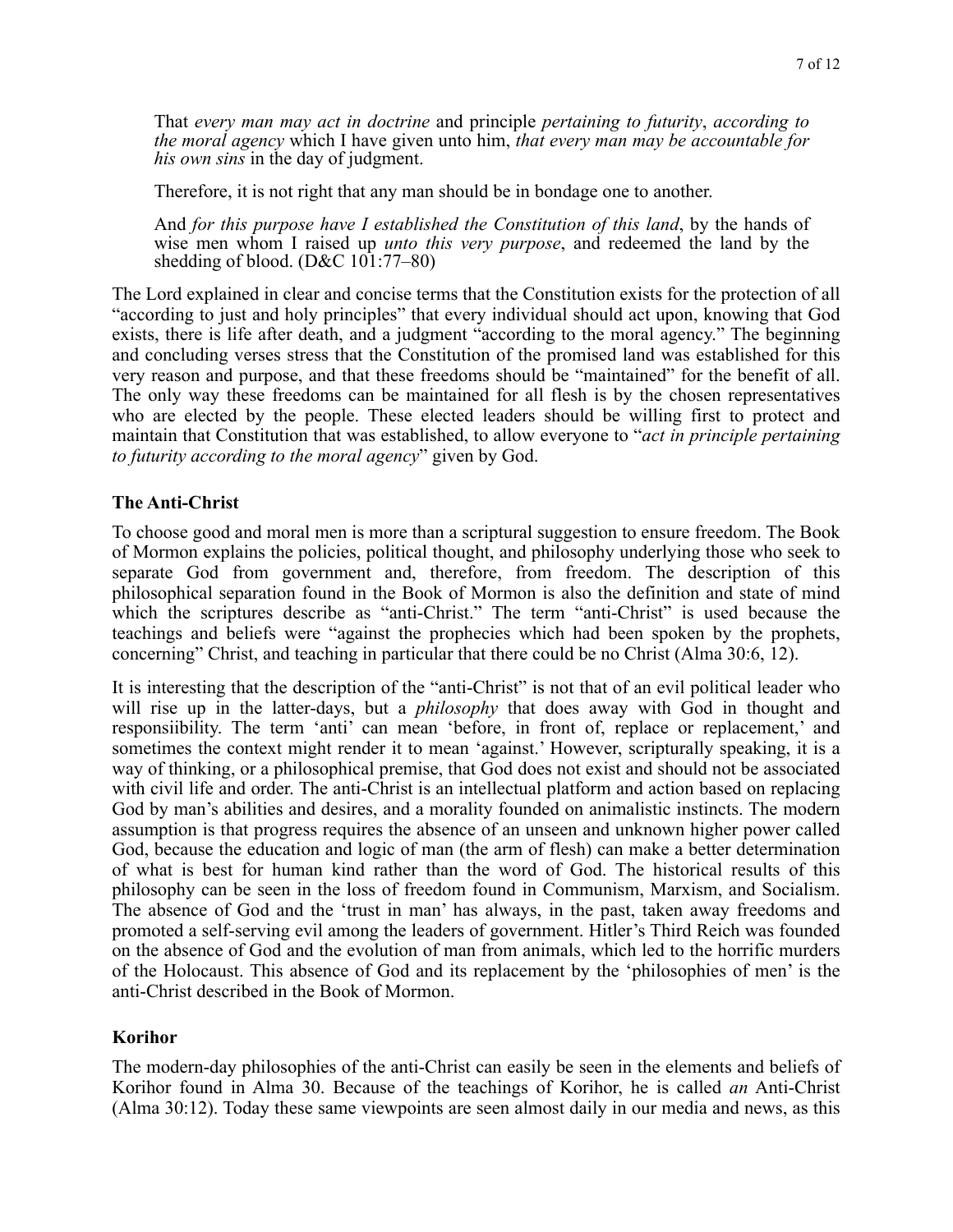battle continues in a public arena which has taken the forum of political platforms without the interference of God. Espoused as 'political correctness' and 'moral tolerance,' this mindset becomes a faithless belief of those who are without a desire to act "pertaining to futurity, according to the moral agency" (D&C 101:78), thereby justifying an amoral lifestyle. These philosophies of the anti-Christ are seen in the teachings of Korihor and are listed below. The anti-Christ text is long but important and is presented here for reference and to provide a deeper understanding.

First, the Book of Mormon explains that freedom of religion and belief was an important factor in the lives of the Nephites:

Now there was *no law against a man's belief; for it was strictly contrary to the commands of God that there should be a law which should bring men onto unequal grounds.* 

For thus saith the scripture: Choose ye this day, whom ye will serve.

Now if a man desired to serve God, it was his privilege; or rather, *if he believed in God it was his privilege to serve him; but if he did not believe in him there was no law to punish him.* 

But if he murdered he was punished unto death; and if he robbed he was also punished; and if he stole he was also punished; and if he committed adultery he was also punished; yea, for all this wickedness they were punished.

*For there was a law that men should be judged according to their crimes. Nevertheless, there was no law against a man's belief; therefore, a man was punished only for the crimes which he had done; therefore all men were on equal grounds.* (Alma 30:7–11)

Equality in respect to belief and religion was paramount in Nephite thought and culture. This freedom of belief was one of the blessings established and connected to the promised land by revelation to prophets (2 Nephi 1:7) and declared by Christ in 3 Nephi 21:3–4. These freedoms of belief and religion made it so "all men were on equal grounds" without fear of reprisal.

The definition of Anti-Christ is given as Alma recorded: "And this Anti-Christ, whose name was Korihor, (and as today, the law could have no hold upon him), began to preach unto the people that there should be no Christ…" (Alma 30:12).

The verses below are from Alma 30, and each verse is followed by the philosophies and teachings of an Anti-Christ.

O ye that are bound down under a foolish and a vain hope, why do ye yoke yourselves with such foolish things? Why do ye look for a Christ? For no man can know of anything which is to come. (Alma 30:13)

- Religion is a "foolish and vain hope."

- Why look for a Christ? Don't waste your life.

- No man can know of things to come.

Behold, these things which ye call prophecies, which ye say are handed down by holy prophets, behold, they are foolish traditions of your fathers. (Alma 30:14)

- Prophecies are foolish traditions of the past.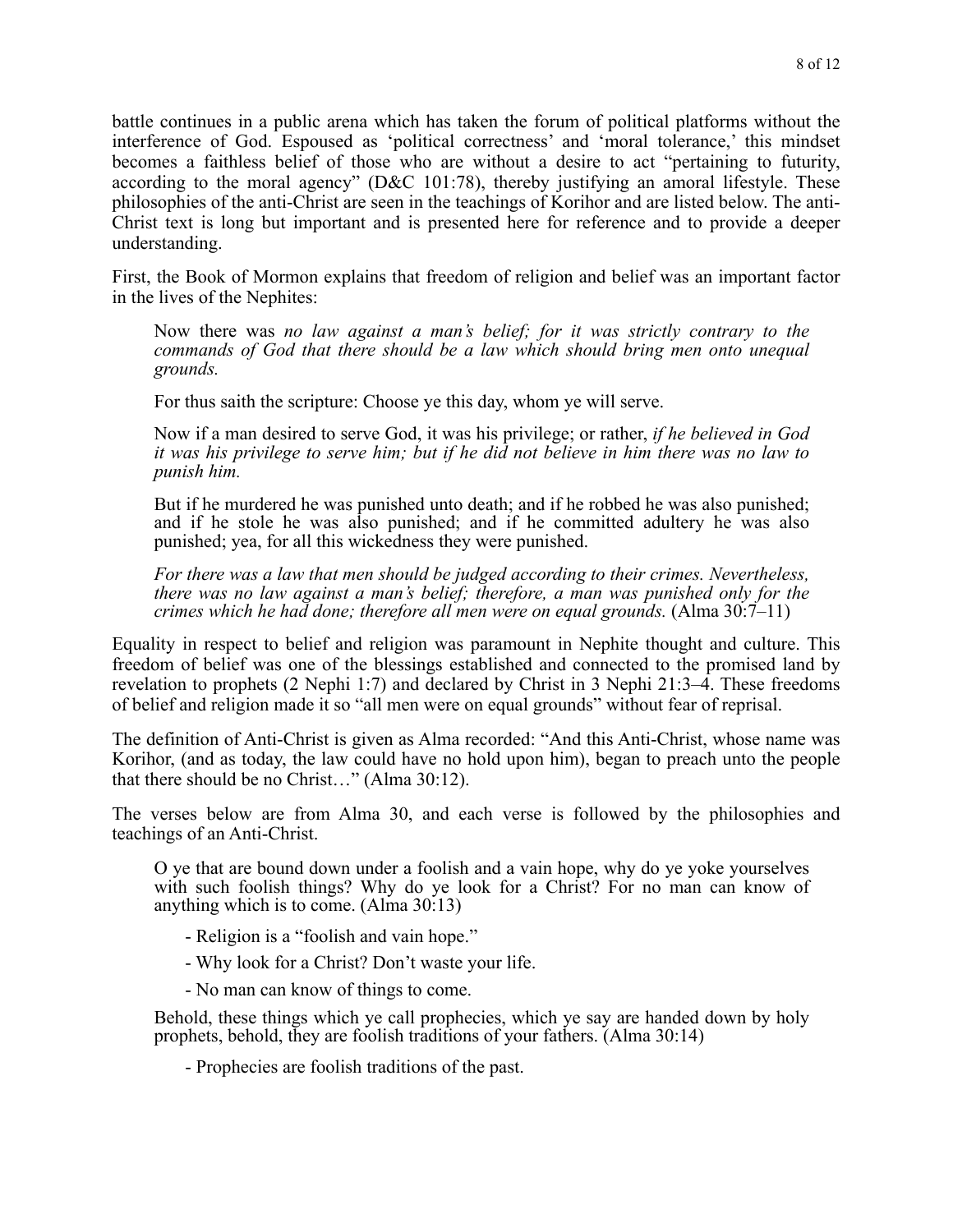How do ye know of their surety? Behold, ye cannot know of things which ye do not see; therefore ye cannot know that there shall be a Christ. (Alma 30:15)

- One cannot know prophecies are true.
- One cannot understand things he cannot see.
- One cannot know that Christ exists.

Ye look forward and say that ye see a remission of your sins. But behold, it is the effect of a frenzied mind; and this derangement of your minds comes because of the traditions of your fathers, which lead you away into a belief of things which are not so. (Alma 30:16)

- Belief in the Atonement is the effect of a "frenzied mind."
- Teachings about the Atonement are just erroneous traditions of the fathers.
- Religious traditions and beliefs are of things which are not so.

And many more such things did he say unto them, telling them that there could be no Atonement made for the sins of men, but every man fared in this life according to the management of the creature; therefore every man prospered according to his genius, and that every man conquered according to his strength; and whatsoever a man did was no crime. (Alma 30:17)

- No Atonement can be made for sins so, therefore, the Atonement cannot exist.
- Man is on his own…without a God.
- Man prospered according to his own ability and knowledge.
- Man conquered because of his own strength, not by God.

- Whatever a man chose to do was no crime to man, because God does not exist, and man becomes his own god.

And thus he did preach unto them, leading away the hearts of many, causing them to lift up their heads in their wickedness, yea, leading away many women, and also men, to commit whoredoms—telling them that when a man was dead, that was the end thereof. (Alma 30:18)

The belief that God does not exist and that man and his abilities are the best we can hope for 'lead many away' from the truth, "causing them to lift up their heads in wickedness…causing many women and men to commit whoredoms" which is a direct reference to same gender relationships. All of these philosophies and beliefs are founded on the final and fundamental false premise that:

- God does not exist; therefore, death is the end of all life.

Having an opportunity to talk to the high priest, Korihor continued these Anti-Christ teachings:

Now the high priest's name was Giddonah. And Korihor said unto him: Because I do not teach the foolish traditions of your fathers, and because I do not teach this people to bind themselves down under the foolish ordinances and performances which are laid down by ancient priests, to usurp power and authority over them, to keep them in ignorance, that they may not lift up their heads, but be brought down according to thy words. (Alma 30:23)

- Religious beliefs bind people down and are foolish.

- Ordinances and performances of righteousness were invented to 'usurp power and authority.'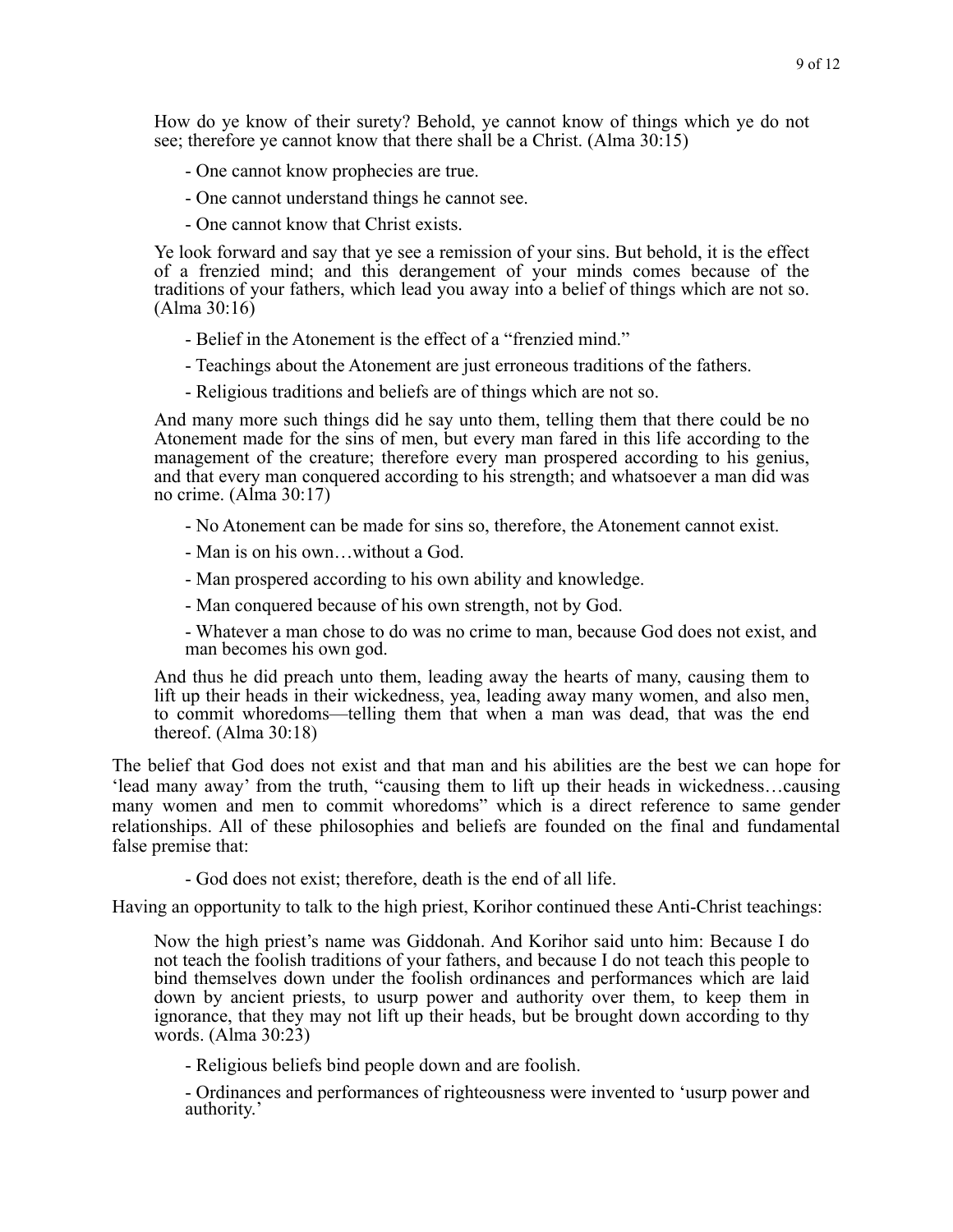- Priests teach these things to keep the people in ignorance and under their control.

Ye say that this people is a free people. Behold, I say they are in bondage. Ye say that those ancient prophecies are true. Behold, I say that ye do not know that they are true. (Alma 30:24)

- Because of faith and religion, people are not free but in bondage.

- Again, the scriptures are not true.

Ye say that this people is a guilty and a fallen people, because of the transgression of a parent. Behold, I say that a child is not guilty because of its parents. (Alma 30:25)

- Man cannot be fallen from God because of the transgression of Adam (a parent).

- There is no consequence of Adam's that was passed onto his posterity.

And ye also say that Christ shall come. But behold, I say that ye do not know that there shall be a Christ. And ye say also that he shall be slain for the sins of the world— (Alma 30:26)

- There cannot be a Christ.
- Christ cannot pay for the sins of the world.

And thus ye lead away this people after the foolish traditions of your fathers, and according to your own desires; and ye keep them down, even as it were in bondage, that ye may glut yourselves with the labors of their hands, that they durst not look up with boldness, and that they durst not enjoy their rights and privileges. (Alma 30:27)

- Religion is to keep the people in bondage for control.

- Religion exists to steal from the faithful.

- Religion takes away the rights and privileges of believers, which is to act the way they want, and to sin without guilt.

Yea, they durst not make use of that which is their own lest they should offend their priests, who do yoke them according to their desires, and have brought them to believe, by their traditions and their dreams and their whims and their visions and their pretended mysteries, that they should, if they did not do according to their words, offend some unknown being, who they say is God—a being who never has been seen or known, who never was nor ever will be. (Alma 30:28)

- Religion requires the giving of time and money to others.

- Religion instills fear of offending the priests.

- Religion 'yokes' the believer to whatever the priest desires for control.

- All religion is founded upon traditions, dreams, whims, visions, and pretended mysteries.

- Religion forces guilt upon the believer by suggesting he can offend a God.

- God does not exist. God 'never has been seen or known, who never was nor ever will be.'

These are the anti-Christ philosophies taught by Korihor as he sought to take away the freedom of the people by taking God, faith, and religion from their lives. Korihor sought to destroy the doctrines of salvation by teaching that God does not exist. And based upon this, Korihor taught there was no fall, and therefore no sin or guilt, so no Atonement is necessary and thus Christ does not exist, and there is no resurrection because death is the final end. If God does not exist, the doctrines of the anti-Christ provide the reason to trust in the arm of flesh, as every 'moral choice'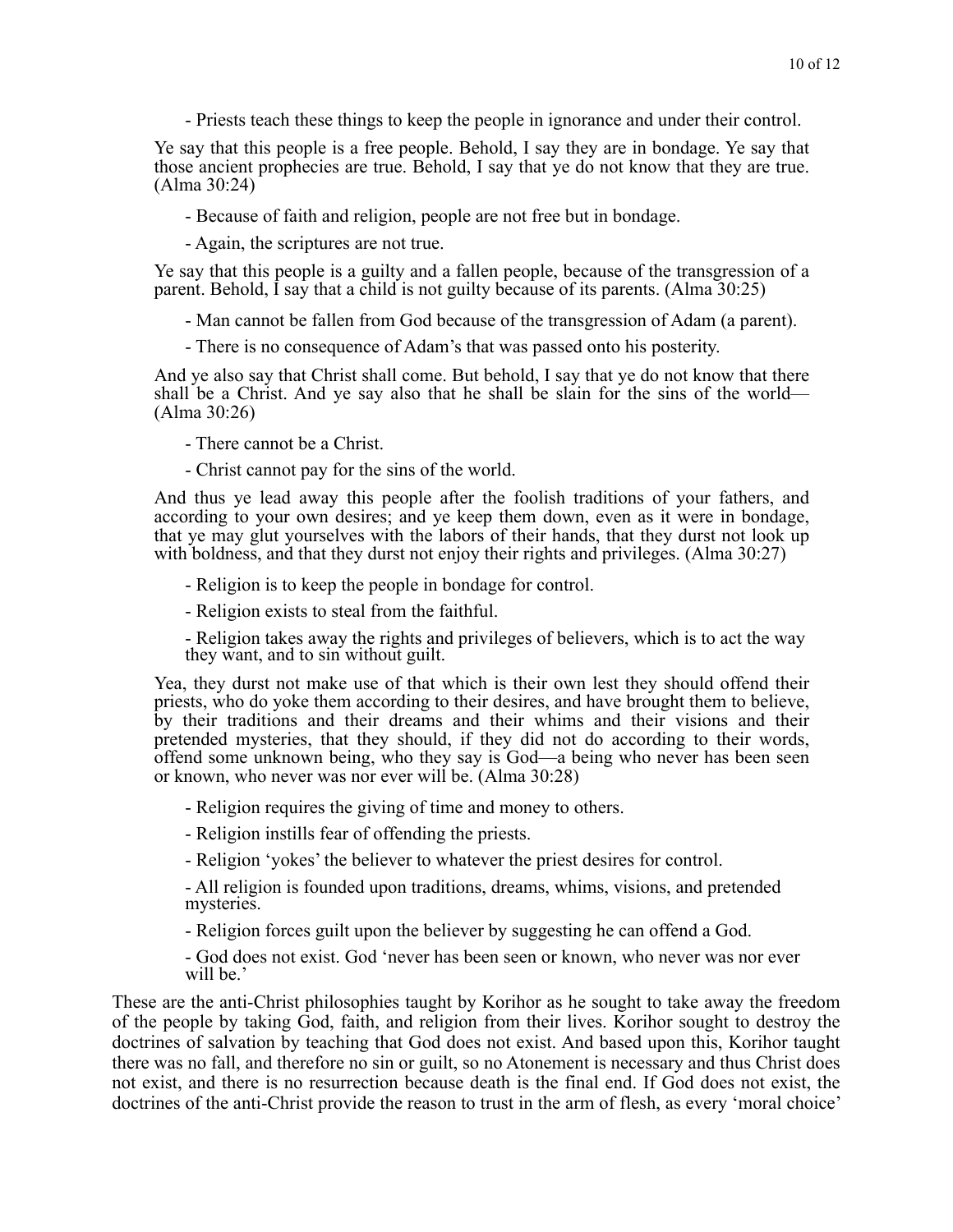becomes a civil right. These teachings of Korihor have become the foundation of modern political platforms that stress political views contrary to the laws of God, as freedoms and choices, just as Korihor taught. These political strategies do not consider the scriptures as the word of God, but only 'foolish traditions' of the past, and antiquated thoughts and mores. Ironically, the actual and real foolish traditions are the philosophies of the anti-Christ. Korihor taught that 'without God,' the yoke of moral obligation was lifted from the natural man, therefore, making aberrant behavior a privilege rather than a sin in the eyes of man, and eliminating the consequences of moral choice. Terms could be used like "Pro-*Choice*" or "Gay-*Rights,*" implying that a release from morality was actually freedom of 'choice' and a 'right' by decision, while the consequences and differing opinion are viewed as intolerant. Some leaders couch these same doctrines of Korihor within the framework of doing that which is best for mankind, like turning the righteousness of charity from a character trait into a tax rate and a redistribution of wealth. The fundamental principle of the Anti-Christ doctrine is founded in the conviction that God does not exist, freeing one from the moral obligation and guilt of being responsible to a power higher than oneself. Leaders and candidates seeking for public office (and their platforms) should be "good" as defined by Mormon, in that they seek to persuade mankind to believe in Christ (Moroni 7:5-17).

Governments, and institutions become 'anti-Christ' as they strip God and Christ from the court houses, schools, public areas and more. Of course these 'anti-Christ' philosophies come about by laws enacted by leaders chosen by the voice of the people and the judges who are appointed because of personal agendas and philosophies of the chosen representatives. All branches of the government, the Executive, Judicial, and Legislative may act the part of an 'anti-Christ' as we are warned about in scripture.

The reality of the freedoms—of life, liberty, and the pursuit of happiness—inseparably connect the freedom of religion and freedom of speech together. Without the freedom to teach or preach publicly doctrines espoused in a given religion, the freedom of religion cannot exist. This is a concern Elder Dallin H. Oaks recently addressed:

…some are contending that a religious *message* is just another message in a world full of messages, not something to be given unique or special protection. One author takes the extreme position that religious speech should have even *less* protection In *Freedom from Religion*, published by the Oxford University Press, a law professor makes this three-step argument:

1. In many nations "society is at risk from religious extremism."

2. "A follower is far more likely to act on the words of a religious authority figure than other speakers."

3. Therefore, "in some cases, society and government should view religious speech as inherently *less protected* than secular political speech because of its extraordinary ability to influence the listener."

The professor then offers this shocking conclusion:

"[W]e must begin to consider the possibility that religious speech can no longer hide behind the shield of freedom of expression…

"Contemporary religious extremism leaves decision-makers and the public alike with no choice but to re-contour constitutionally granted rights as they pertain to religion and speech."

I believe most thoughtful people would reject that extreme conclusion. All should realize how easy it would be to gradually manipulate the definition of "religious